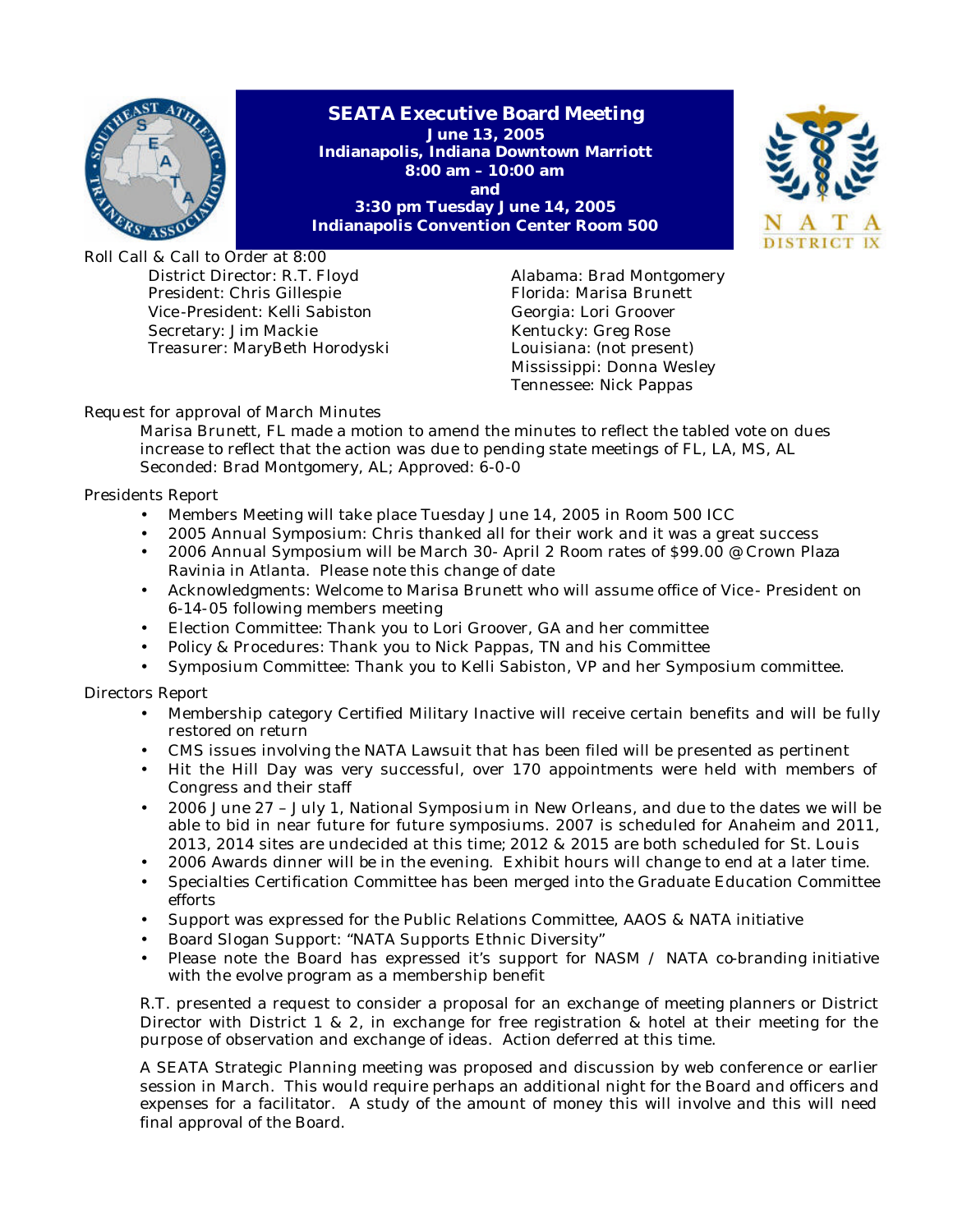Chris will investigate costs involved, solicit input, and will present to Board by the July  $\land$  August conference call.

SEATA website update and feedback

Work continues on the Web site on a regular basis

R.T. suggests that collaborative efforts be formed with other organizations in the future for educational and professional advancement.

Vice President Report

• The Board, Officers, and Symposium Committee are requested to please look at Annual Symposium responsibilities as task list and forward suggestions to Marissa in the near future

Secretary Report

- Vice–President Special Elections Summary: Over 3,500 Ballots were mailed to the membership with 313 total ballots received by the Accounting firm for validation, of those 22 were invalid, (18 no cert #, 3 no candidates listed, 1 voted for 2 candidates, 70 were returned due to no forwarding address)
- Elections for District Director, President, & Treasurer will be held in the fall. Aug 15, 2005 is the nomination deadline
- FYI: Freeconference.com is available for conference calls
- E-blasts: please limit requests and Jim will look at creative ways as well as policies and procedures for this to be done in the future
- Unauthorized use of e-mail addresses: please note that all requests for e-mail or mailing addresses should come through the District Secretary who will pass on to the NATA Office. These requests are for one time use and events such as education courses that charge a fee will be charged a fee.

## Treasurer report

| Total Inflows         | \$206.478.26 |
|-----------------------|--------------|
| <b>Total Outflows</b> | \$194,130.79 |
| Overall Total         | \$12,347.47  |

MaryBeth discussed the issue of Liability Insurance for Board Members which is being discussed by the NATA, and we may have to secure our own in the future.

Noted that 1087 District 9 Members are currently registered at the National meeting in Indianapolis

### State Reports

Alabama:

- Successful State meeting was held in May with 165 in attendance at Gulfport, MS.
- Looking to open our law and make it a practice act in the future. Passed our Sunset review with minimal changes in our law, only significant change was allowing a system of financial punishment for LAT's who fail to renew licenses.

Florida:

- Governor Bush recently vetoed a stand alone Athletic Training Bill.
- ATAF Symposium in April with over 300 attendees in Attendance.
- Larry Starr was inducted in into the ATAF Hall of Fame.

Georgia:

- A bill was recently signed by the Governor with changes effective July 1.
- New members of the Georgia Board of Athletic Trainers are: Jeff Treadway, Consumer; Russ Hoff, Athletic Trainer at Valdosta State University; Dr. Scott Malore, Physician / Macon area; Warren Morris, re -appointment.
- Golf Tournament will not be held in July due to unforeseen problems. More information will be sent at a later date.

Kentucky:

• Legislative efforts continue. 2005 elections results: Sandy Williams as Vice -President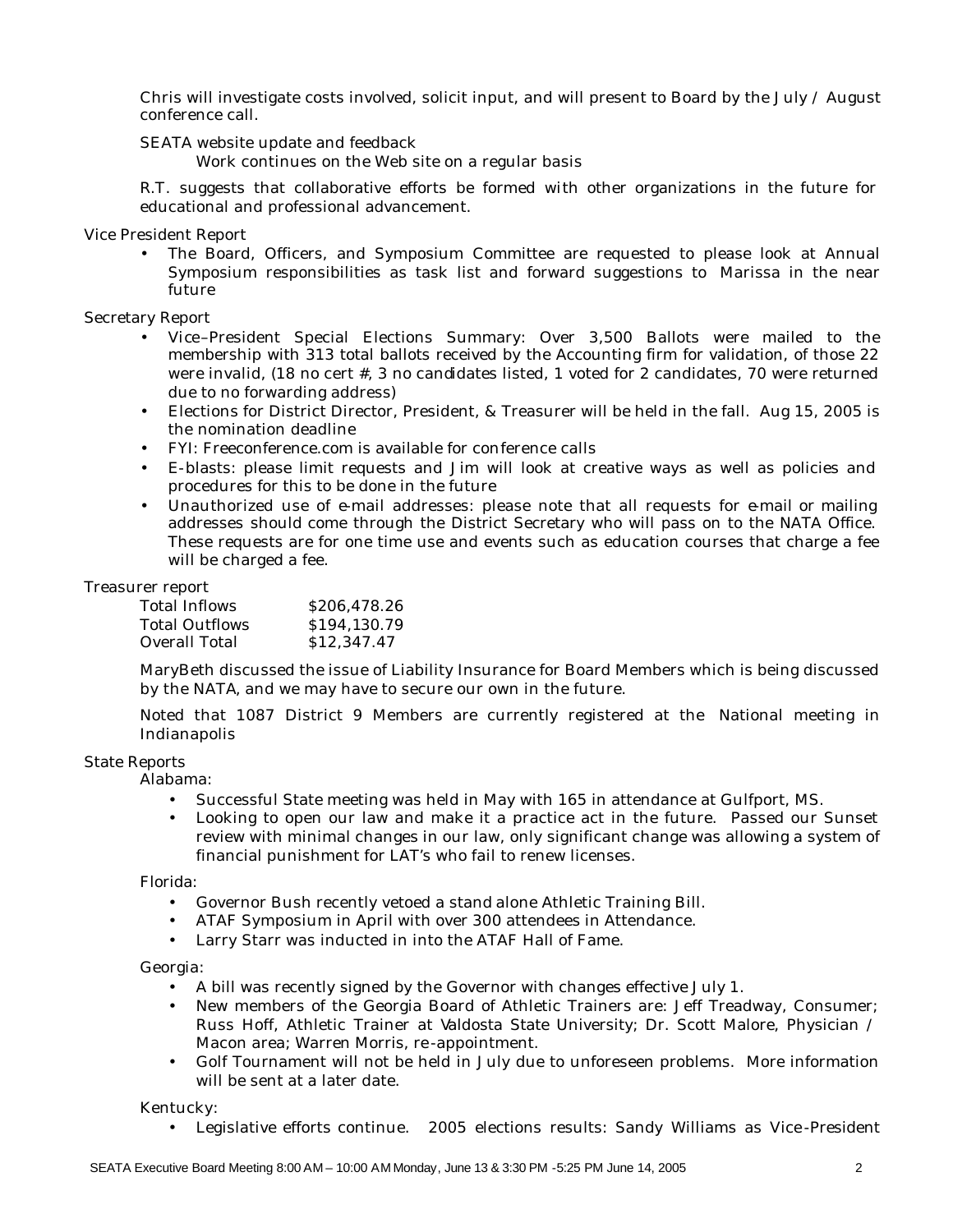and Dean Geary as Treasurer.

- State Meeting will be February 2006.
- Joe Beckett has been appointed as the new Curriculum Director at Eastern Kentucky University.
- Political Action Committee (PAC) efforts continue.

Louisiana: No current report

Mississippi:

• State meeting to be held July 20-23 at the Isle of Capris Hotel. The Hall of Fame Banquet will be Wednesday July 20, 2005

Tennessee:

• Annual Meeting will be January 21-22, 2006 in beautiful Gatlinburg, TN. www.tnata.org

Committee Reports

• Foundation report by Mike Wilkinson as to donations will be all-inclusive for consideration with annual giving. Asks consideration for increase of \$2-3 for student dues

### Old Business

- Board approval of SEATA Mission and Vision Statements
	- Motion by Greg Rose KY & Brad Montgomery AL, approved 6-0-0-1
- Changes to Policies and Procedures: No action at this time as it is a work in progress, consider a conference call in late July early August for final approval.

Considerati on of amendments to the By-Laws will be reviewed and further reviewed and discussed at the July / August conference call. Please send all information by June 30th to Nick Pappas & Chris Gillespie and a conference call will be arranged to add this proposed amendment as a part of the fall ballot

Meeting Adjourned at 10:00 am and will be re-convened Tuesday June 14, 2005 at 3:30 pm

## **Executive Board Meeting re-convened @ 3:30 pm Tuesday June 14, 2005 Indianapolis Convention Center Room 500**

Present we re:

District Director: R.T. Floyd President: Chris Gillespie Vice -President: Kelli Sabiston Secretary: Jim Mackie Treasurer: MaryBeth Horodyski

Alabama: Brad Montgomery Florida: Marisa Brunett Georgia: Lori Groover Kentucky: Greg Rose Louisiana: Cary Berthelot representing Gary Lewis Mississippi: Donna Wesley Tennessee: Nick Pappas

Chris asked we hold State reports till the Members meeting later this afternoon. All agreed.

Reviewed that By-Laws revision task force is composed of Nick Pappas, TN; Donna We sley, MS; Greg Rose, KY; & Marisa Brunett, FL

Election Procedure Proposal

Motion by Marisa Brunett to accept the Elections Procedure Proposal with the current changes and add this to the Policy & Procedures Manual Seconded by Brad Montgomery, AL Approved 6-0-0-0 (LA not voting)

Regarding a SEATA Policy on member request to solicit donations at SEATA Meetings. Discussion was held regarding this but it may create problems in determining which groups would be allowed to solicit. Group recommended that all be excluded from any solicitation of funds so there is no discrimination.

Consideration of NATA & SEATA Dues increase proposals

Motion by Nick Pappas, TN to accept the NATA Board request for an increase of \$10.00 Seconded: Marisa Brunett, FL